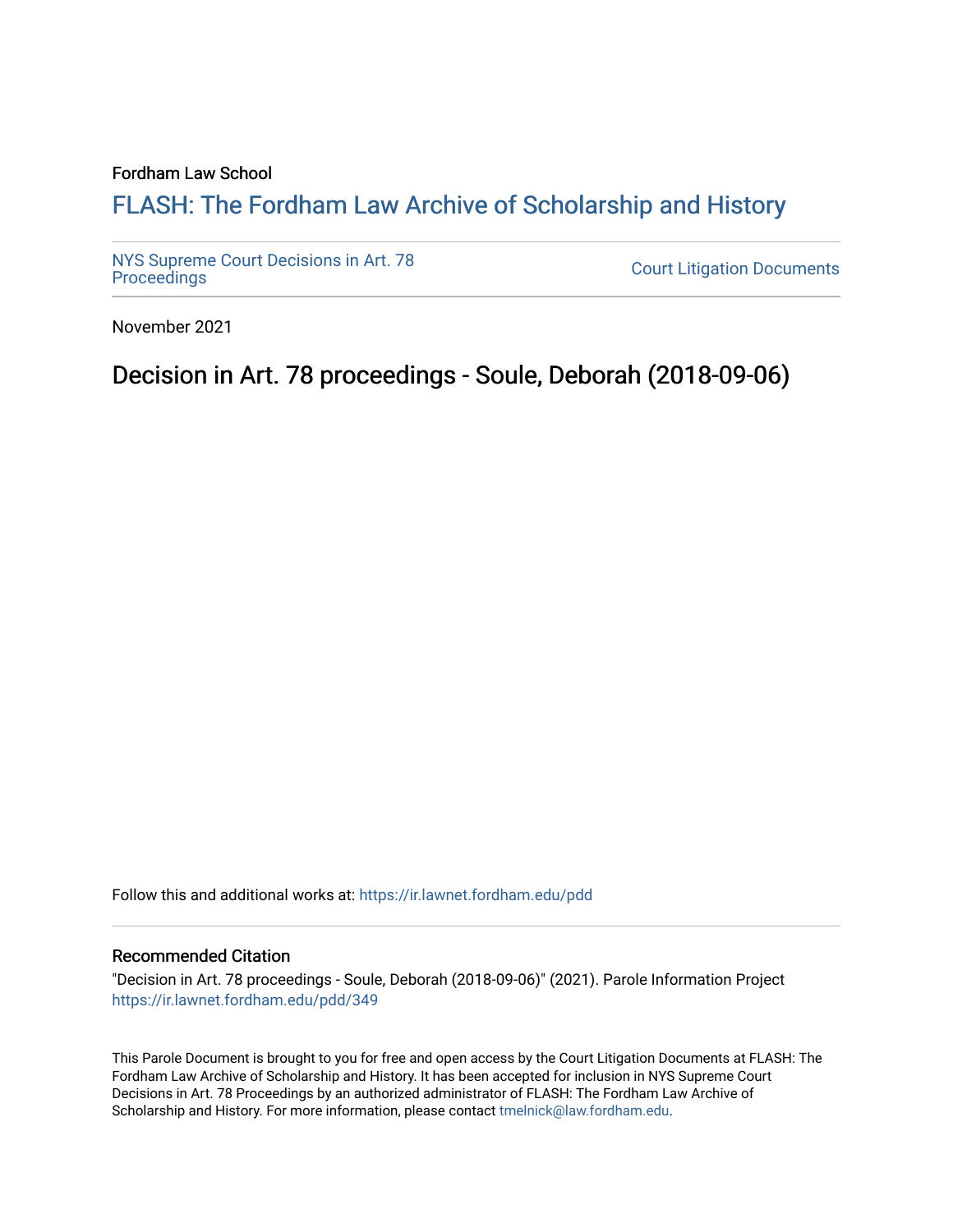## **FILED: ERIE COUNTY CLERK 09/07/2018 03:48 PM** INDEX NO. 807952/2018

¥

STATE OF NEW YORK SUPREME COURT : COUNTY OF ERIE

# IN THE MATTER OF THE APPLICATION OF **DEBORAH SOULE,** 96-G-0391

Petitioner,

-vs-

Index No. 1-2018-807952

'-

## **TINA M. STANFORD,** CHAIRWOMAN, NEW YORK STATE BOARD OF PAROLE.

Respondent.

Joshua F. Dubs, Esq. for Petitioner

Barbara D. Underwood, Attorney General of the State of New York By: Timothy J. Flynn Assistant Attorney General for Respondent

#### **DECISION AND ORDER**

BOLLER,J.

Petitioner seeks relief pursuant to Article 78 of the Civil Practice Law and Rules vacating the determination made by respondent denying petitioner release on parole.

An Order to Show Cause was granted by this Court, directing respondent to show cause why the relief requested in the petition should not be granted. Respondent, through their attorney, Barbara D. Underwood, New York State Attorney General, Timothy J. Flynn, Assistant Attorney General, of Counsel, opposes the petition.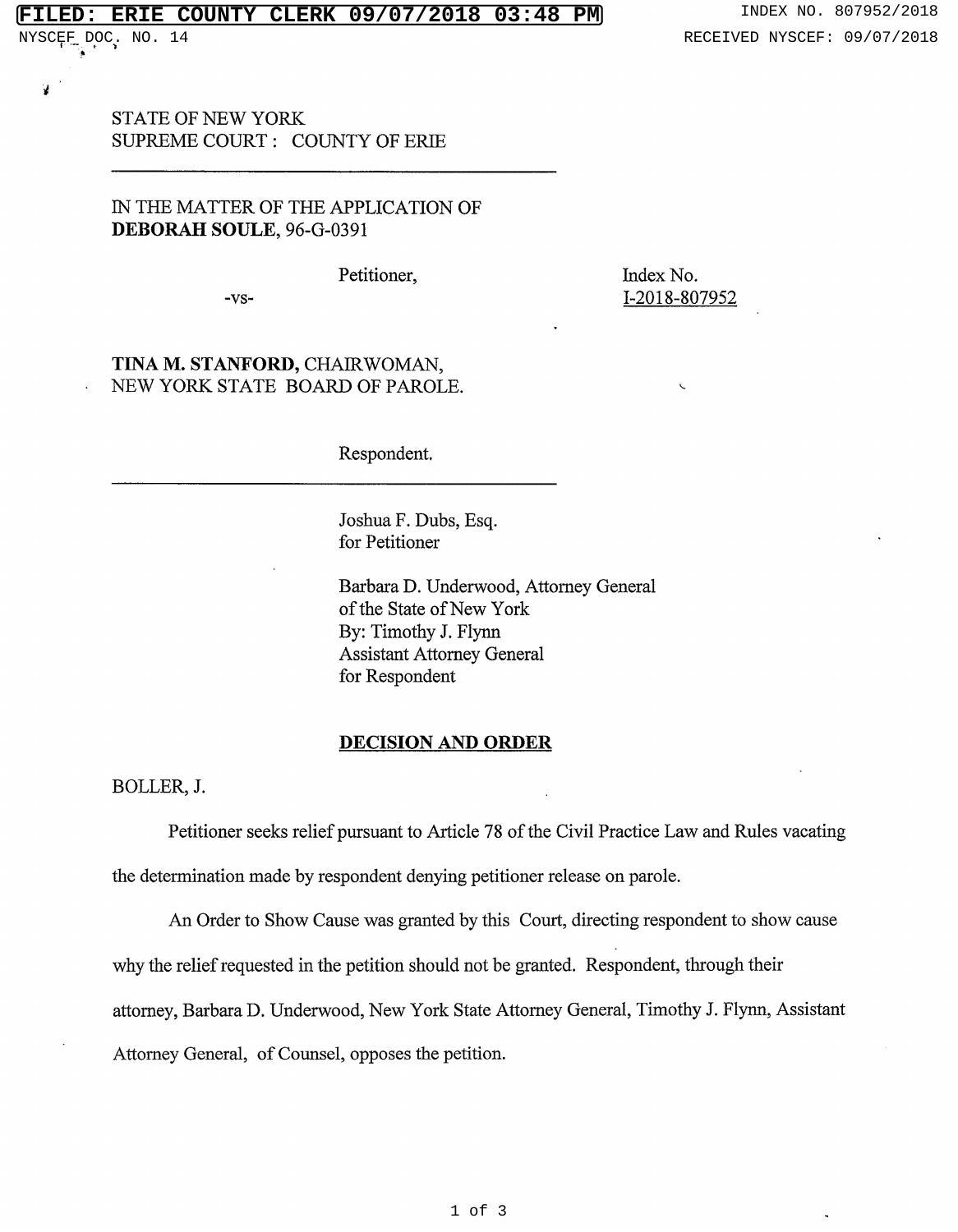*i* 

!

Petitioner claims that respondent's decision denying her release on parole was arbitrary and capricious in that the board's decision was based solely upon petitioner's criminal history and its failure to follow the provisions of Executive law  $\S 259 - i(2)(c)(A)$ .

Regarding petitioner's claim that the board relied only upon petitioner's criminal history in making its decision, the parole board is "entitled to place greater emphasis on the serious nature of the crime over the other factors." Matter of Vigliotti v. State of New York Executive Div. Of Parole, 98 A.D. 3d 789.

When making its decision the parole board must consider risk and needs principles as required by Executive Law §§259-c(4) and the eight factors listed in Executive law 259  $i(2)(c)(A).$ 

When issuing it's written decision the "Board is not required to specifically set forth each statutory factor it considered in making its decision nor must it accord each factor equal weight." Matter of Leede A. De Lagarde II v. New York State Division of Parole, 23 A.D. 3d 876.

Upon review of the record it is clear that in making it's decision the Board considered the following factors: petitioner's COMPAS instrument; instant offense; criminal history; institutional record; letters in support of petitioners release; sentencing minutes; and petitioner's release plans regarding both her residence and possible employment.

It has been well settled that a parole board's decisions are discretionary and if made in accordance with statutory requirements, are not subject to judicial review. Matter of Zane v. Travis, 231 AD·2d 848. Sere also Executive Law section 259-i(S).

This Court has reviewed the entire record submitted by both parties in support of their respective positions. The Court has further fully examined the arguments set forth by petitioner and the basis upon which each of her arguments is premised. Based upon that review, the Court